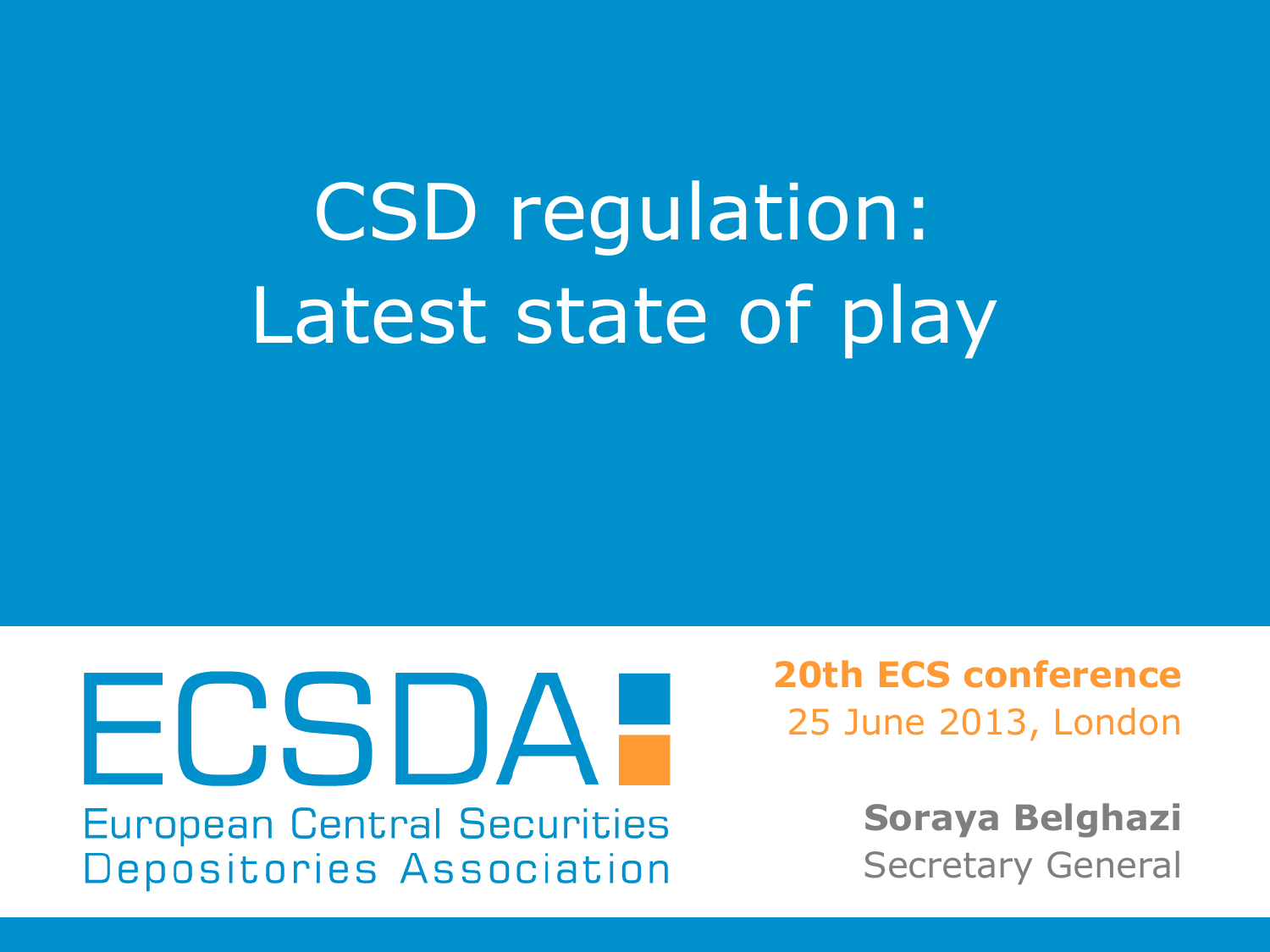

|              | Why a CSD regulation?    |
|--------------|--------------------------|
| $\mathbf{Z}$ | What is going to change? |
| 3            | Open issues              |
|              | Next steps & conclusion  |

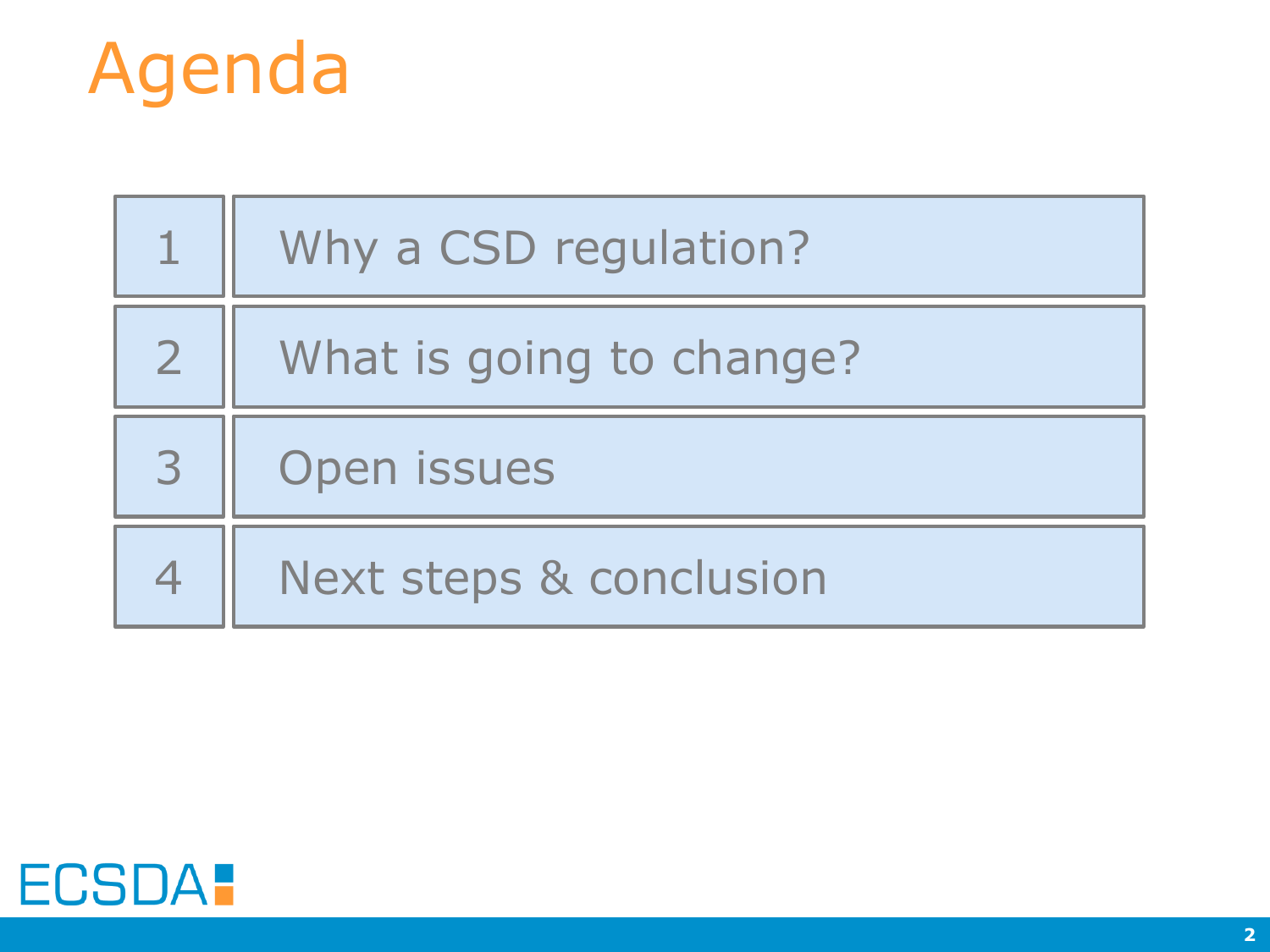#### ECSDA – who we are

International & domestic central securities depositories



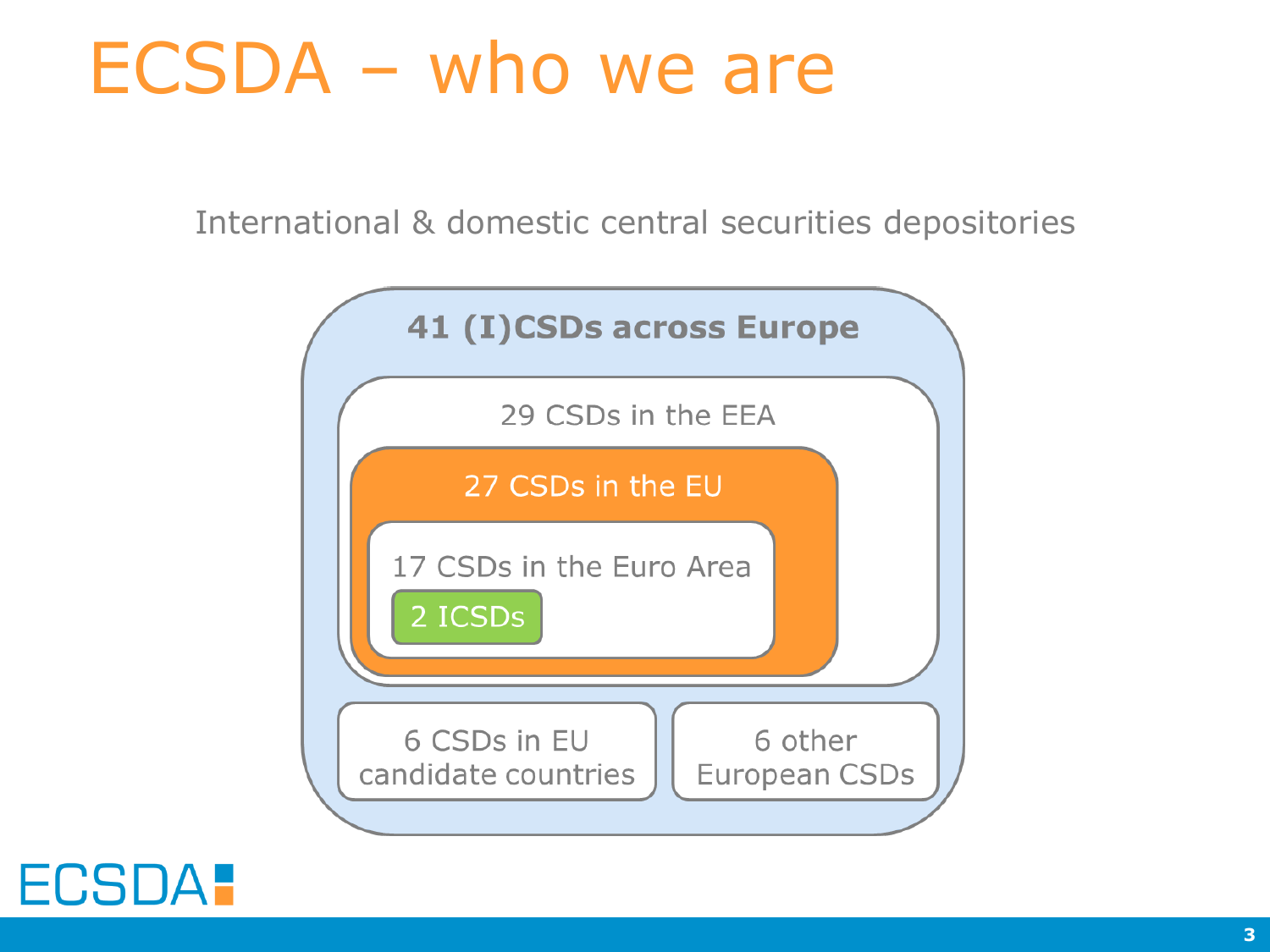#### ECSDA – who we are

- Chairman: Mathias Papenfuβ (Clearstream)
- 3 staff employed at the Secretariat in Brussels
- **The association:** 
	- $\checkmark$  monitors policy developments with an impact on CSDs
	- $\checkmark$  represents CSDs towards regulators & other stakeholders
	- $\checkmark$  supports common projects & the exchange of best practices
	- collects & publishes CSD industry data



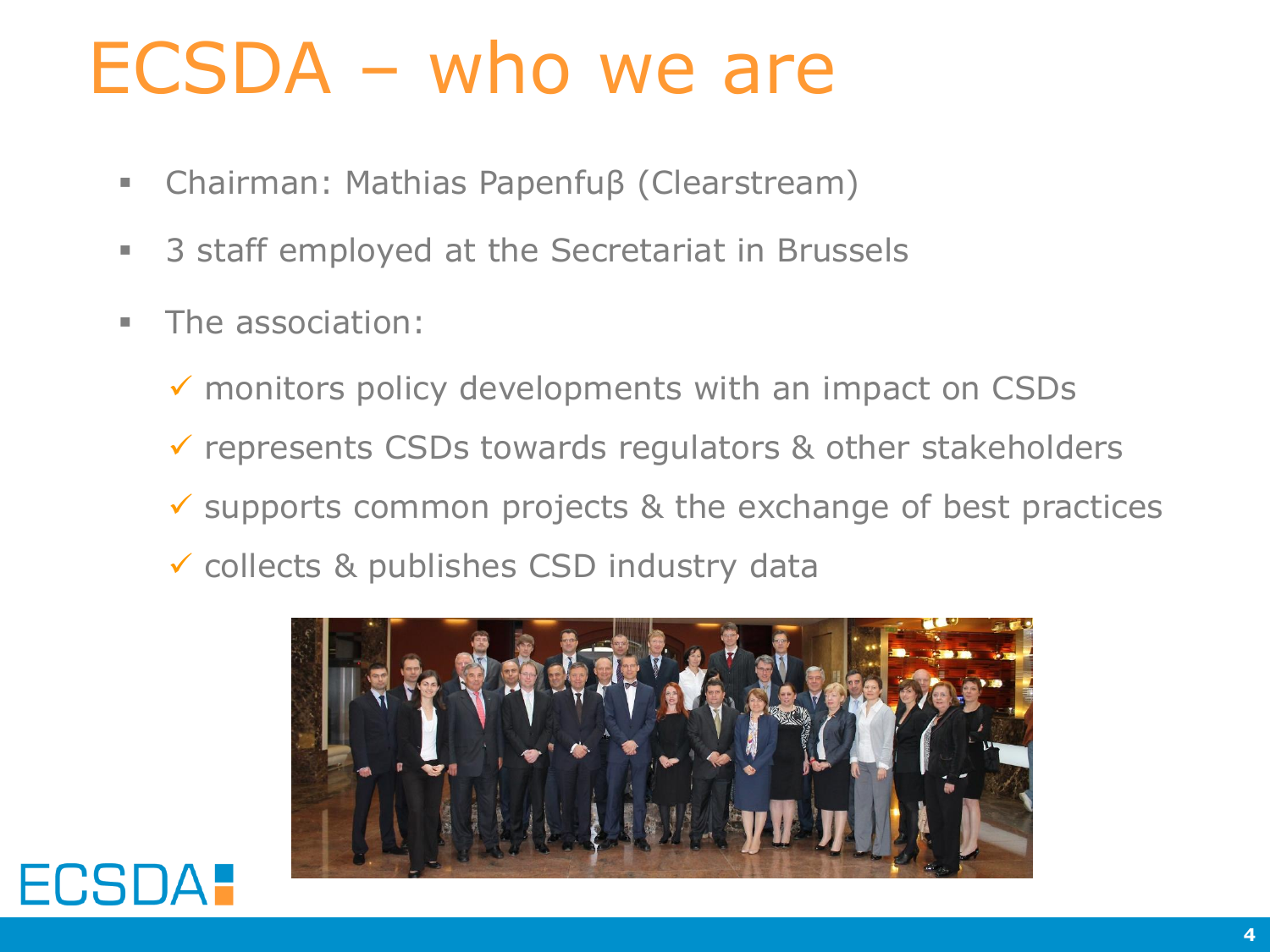

|                | <b>Why a CSD regulation?</b> |
|----------------|------------------------------|
| $\overline{2}$ | What is going to change?     |
| 3              | Open issues                  |
|                | Next steps & conclusion      |

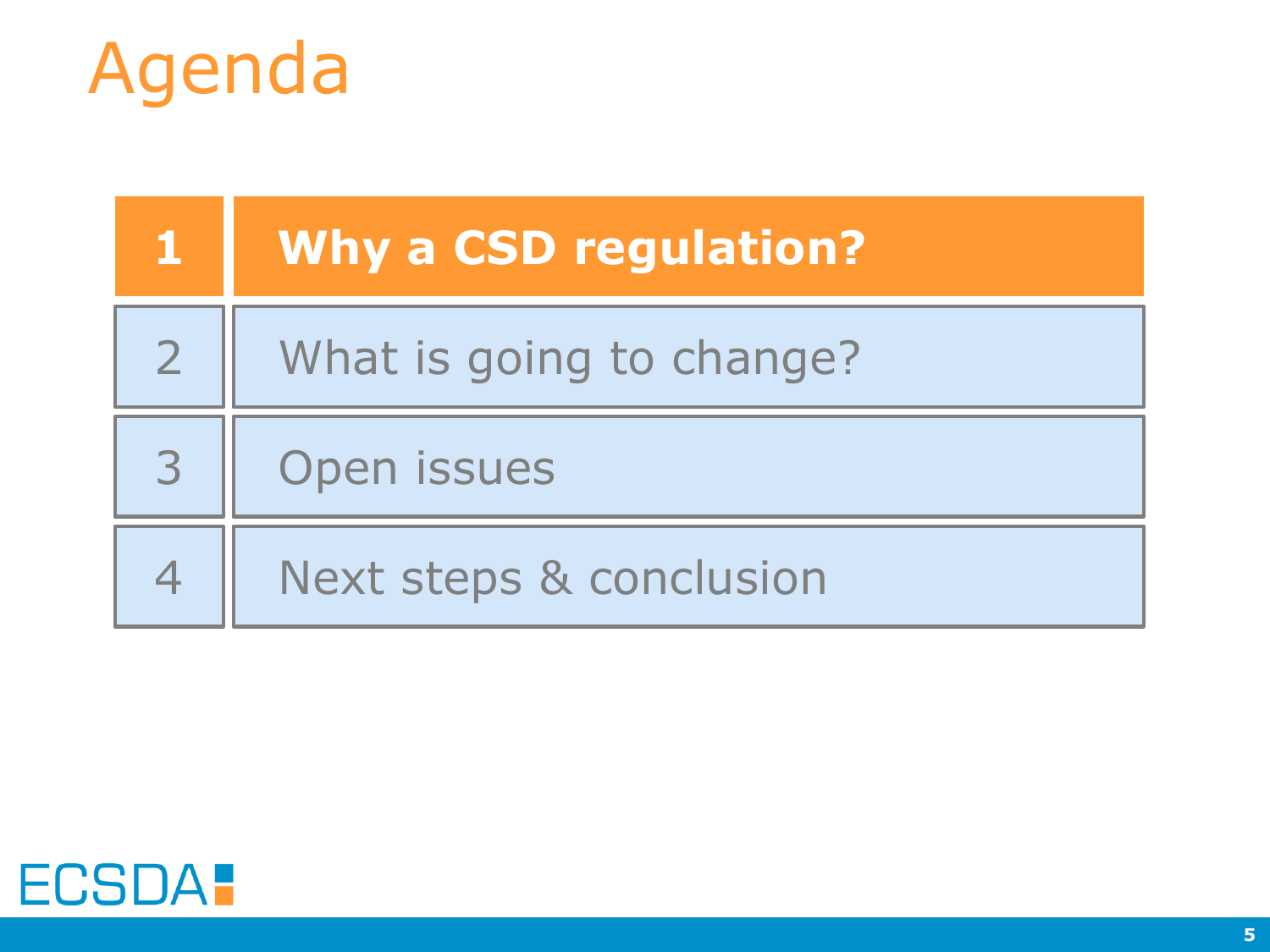## Why a CSD regulation?

#### **Unlike EMIR, not part of G20 agenda:**

 CSDs performed well during crisis, no failures identified CSDs not covered by Dodd-Frank in the US





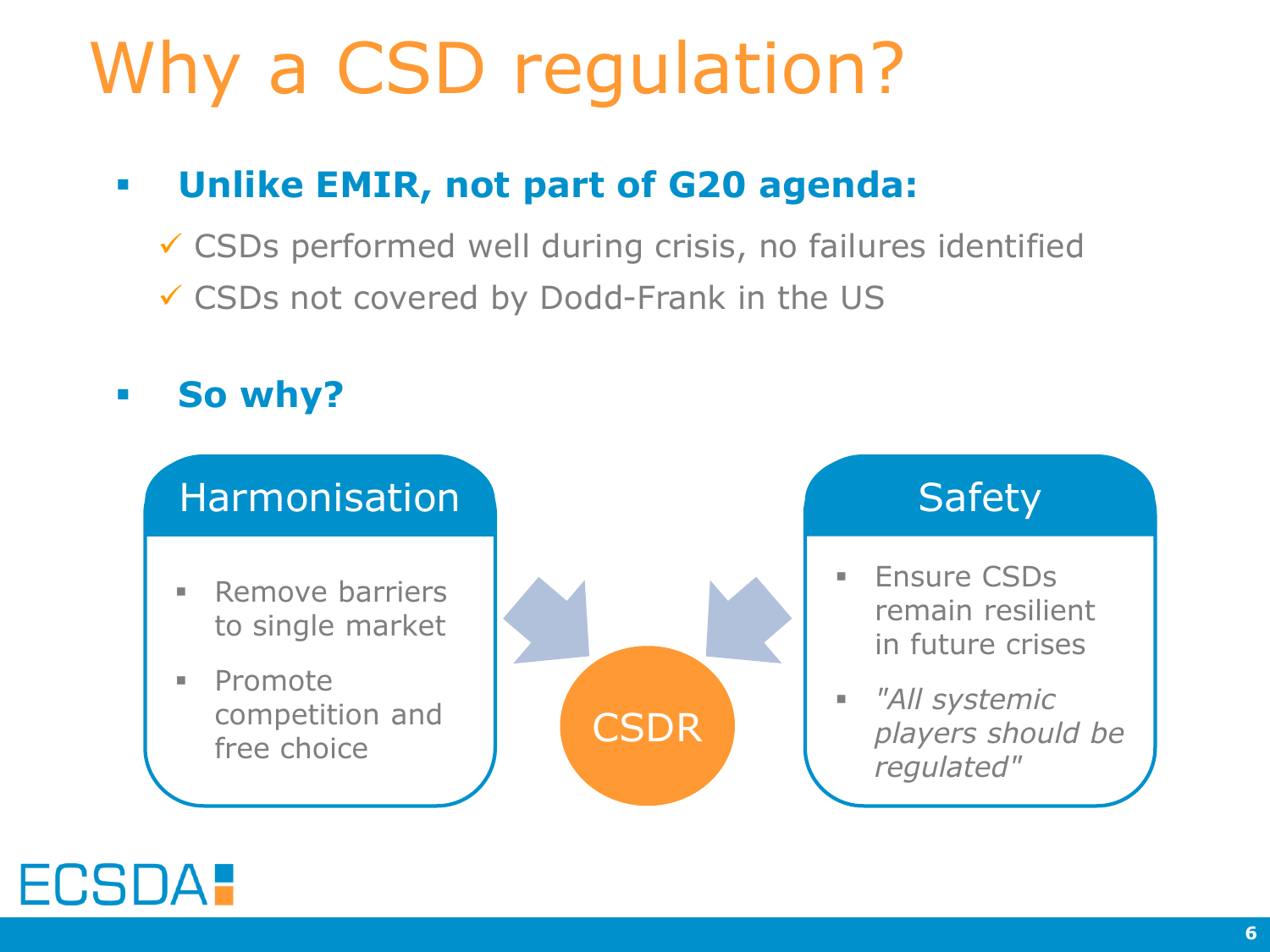

|              | Why a CSD regulation?    |
|--------------|--------------------------|
| $\mathbf{2}$ | What is going to change? |
| 3            | Open issues              |
|              | Next steps & conclusion  |

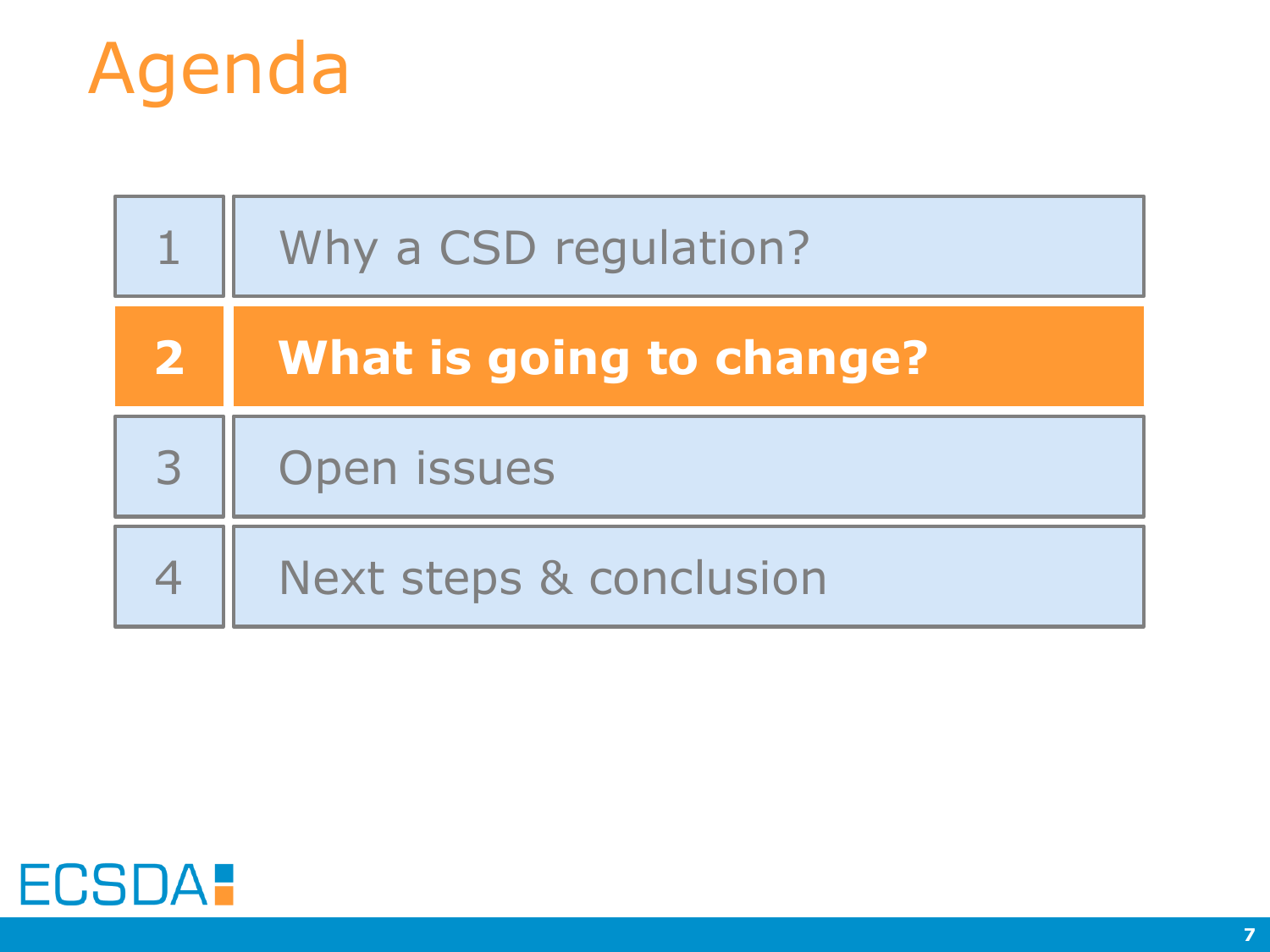- T+2 settlement cycle as of 2015
- Single authorisation process (EU CSD license)
- Common prudential rules, minimum capital requirements…
- Harmonised templates and reports to authorities
- *Communication standards? (if EP text is adopted)*
- *CSD liability towards participants? (if EP text is adopted)*

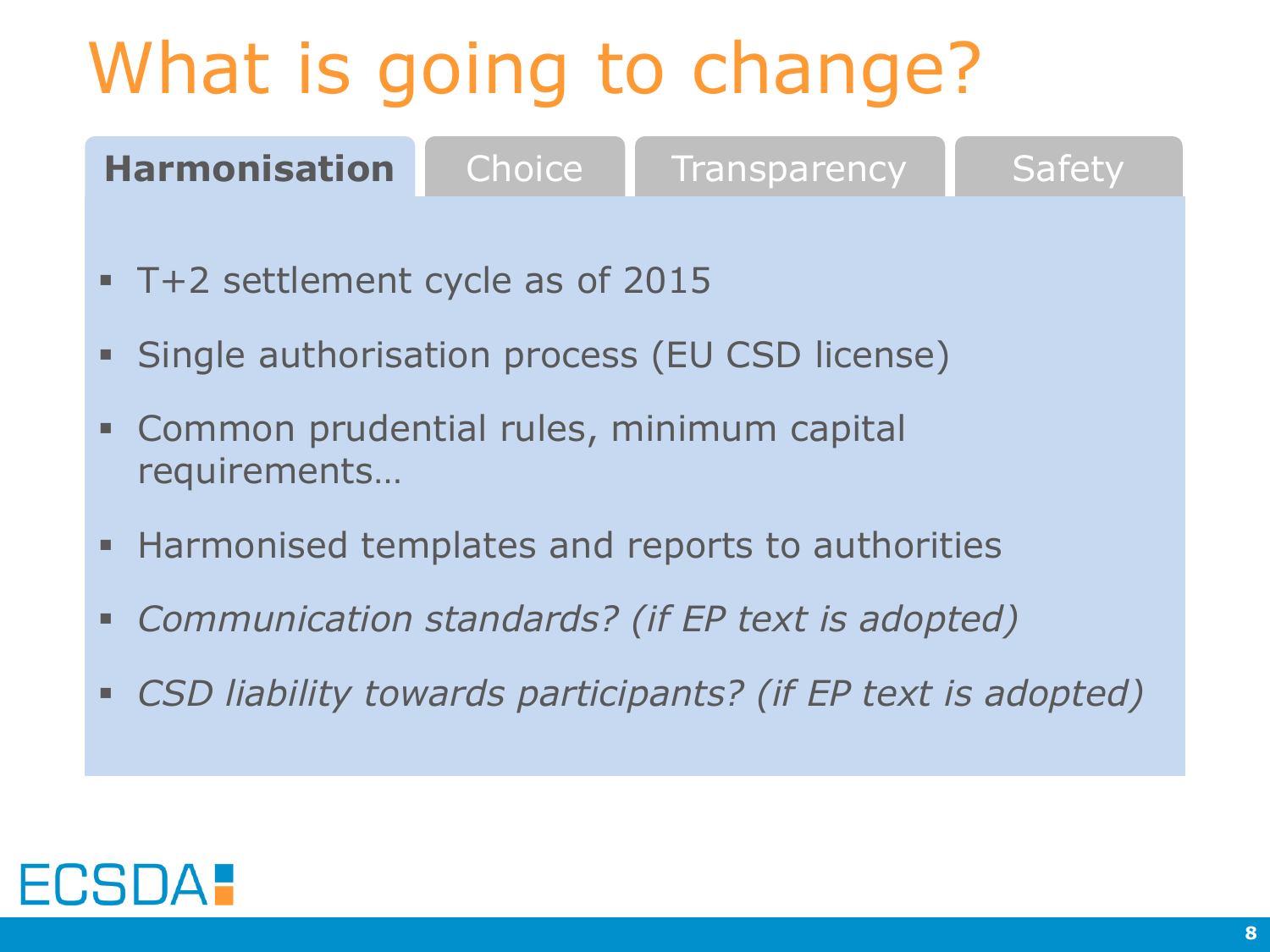- Competition for core & ancillary services (EU "passport")
- **Free choice for issuers (art. 47)**
- Possibility for CSDs to set up branches in other EU countries
- Access provisions on "vertical" links with CCPs and trading venues
- *Third country provisions to allow competition with non-EU CSDs based on equivalence/ESMA recognition (art. 23)*

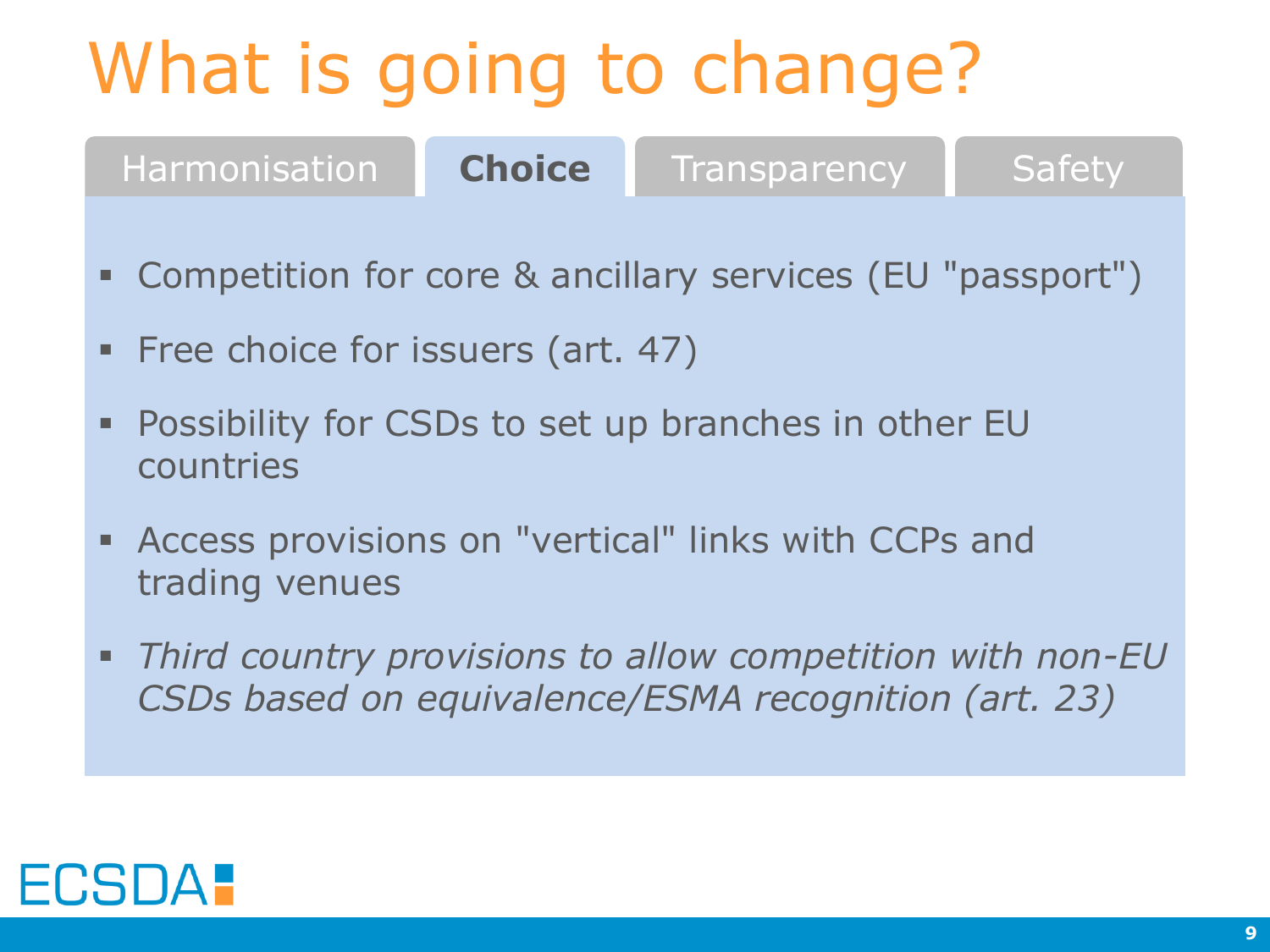- Published price list & transparent pricing of CSD services
- Governance: ≥2 independent directors, user committee
- ESMA register of CSDs including services offered, asset classes settled, existing links…
- Reporting on settlement fails aggregated at EU level, more visibility on settlement efficiency across markets
- *Reporting obligations for "settlement internalisers"? (if EP text is adopted)*

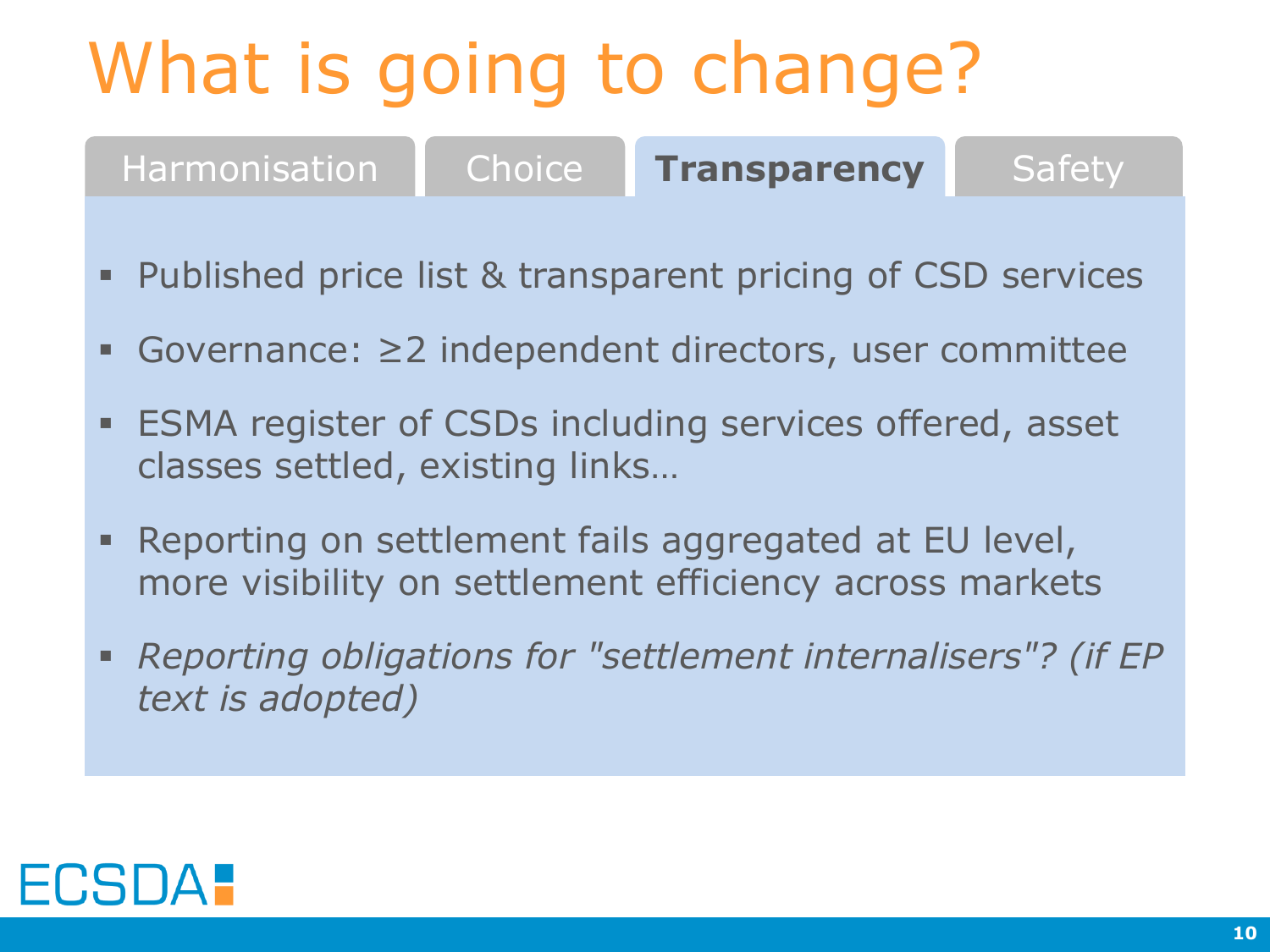- CPSS-IOSCO Principles on risk management made binding in the regulation
- Additional rules even go beyond CPSS-IOSCO, such as rules on CSD "banking services" (art. 52, 57)
- Stricter rules on settlement discipline (buy-ins, penalty fees for late settlement, art. 7)
- **Requirement for CSD recovery and resolution plan to be** further elaborated in future legislation
- CSD license to be suspended in case of non-compliance

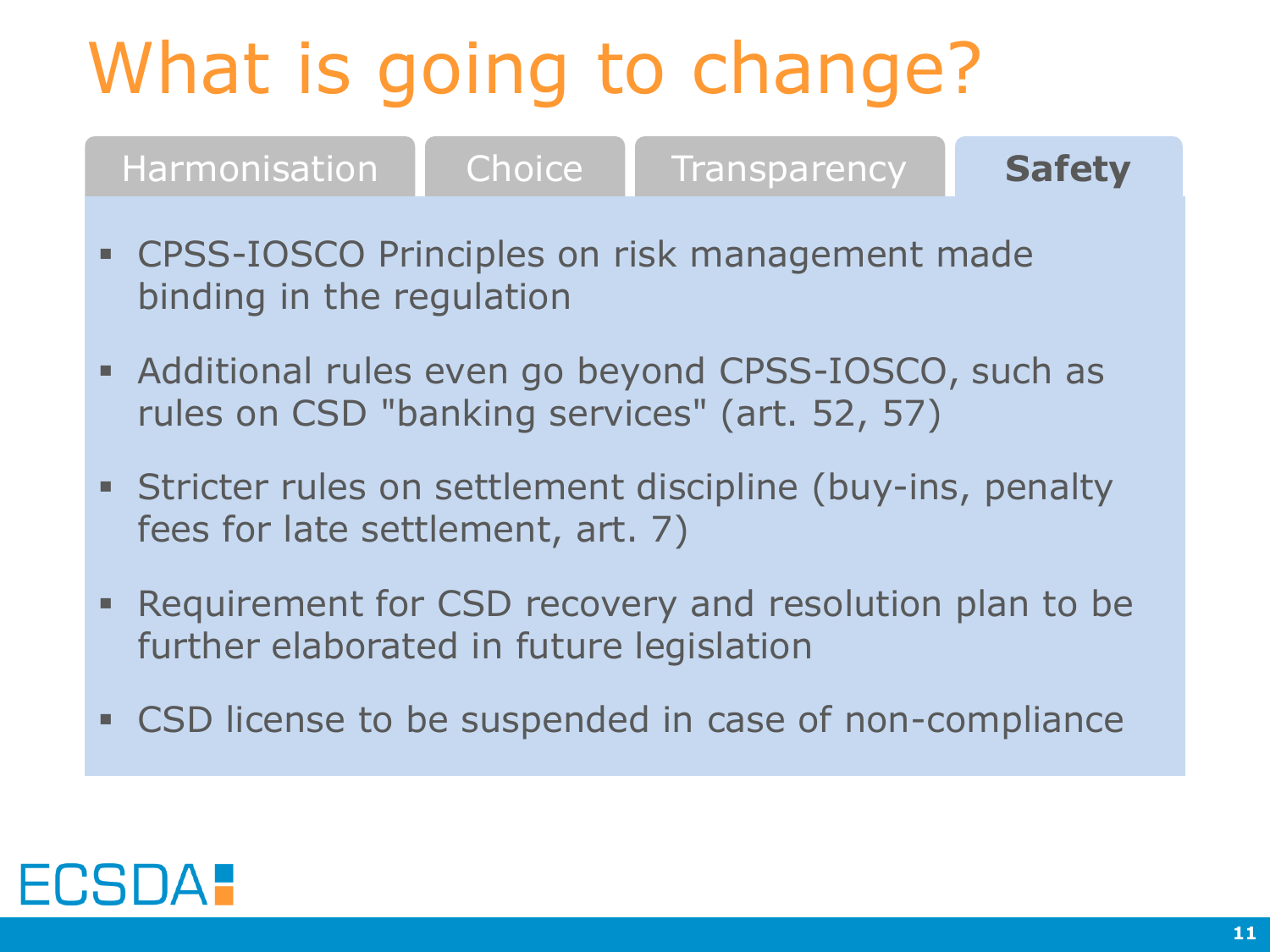

|                | Why a CSD regulation?    |
|----------------|--------------------------|
| $\overline{2}$ | What is going to change? |
|                |                          |
| 3              | <b>Open issues</b>       |

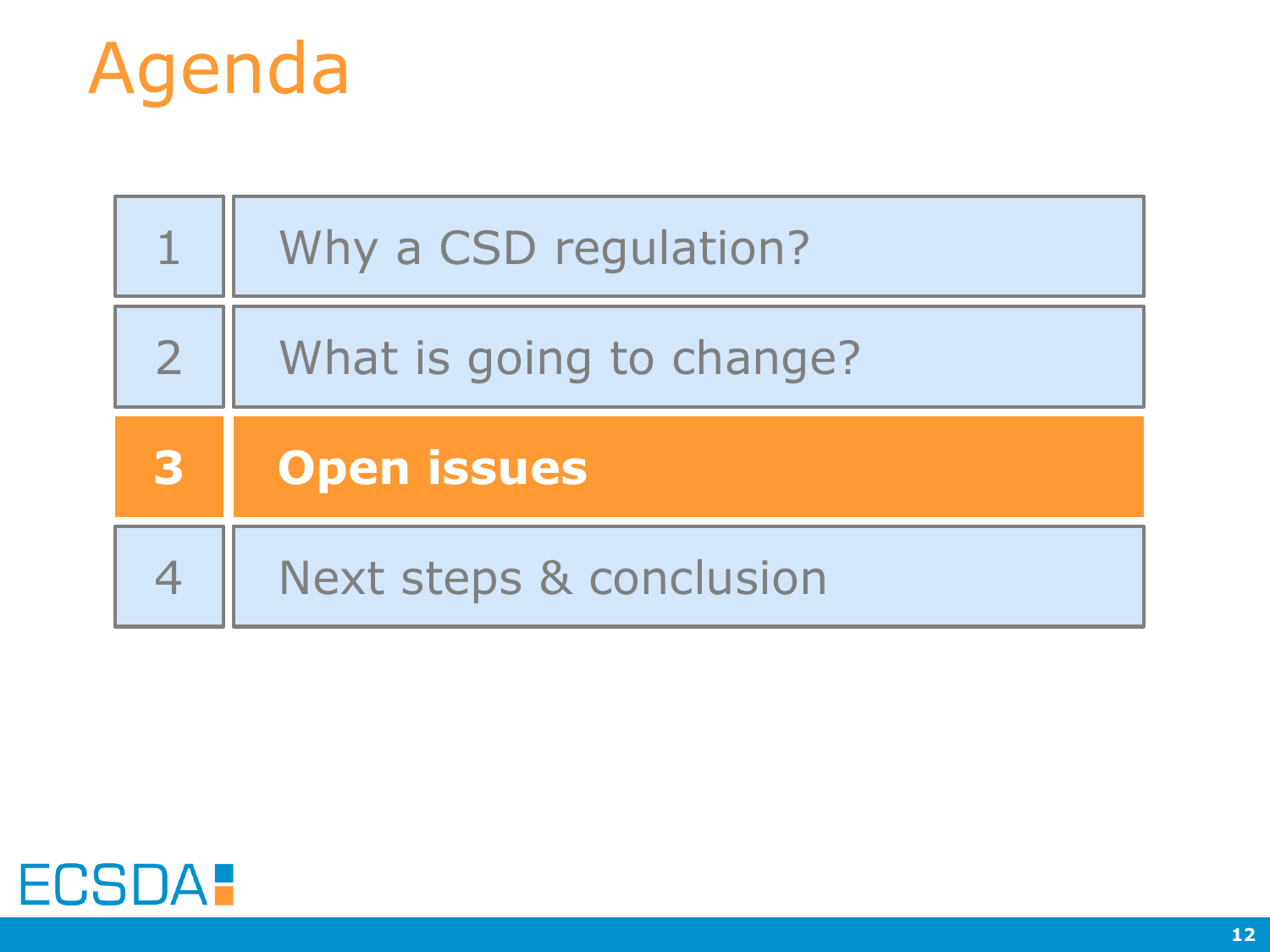#### Anticipating the "Trialogue"



#### **ECSDA:**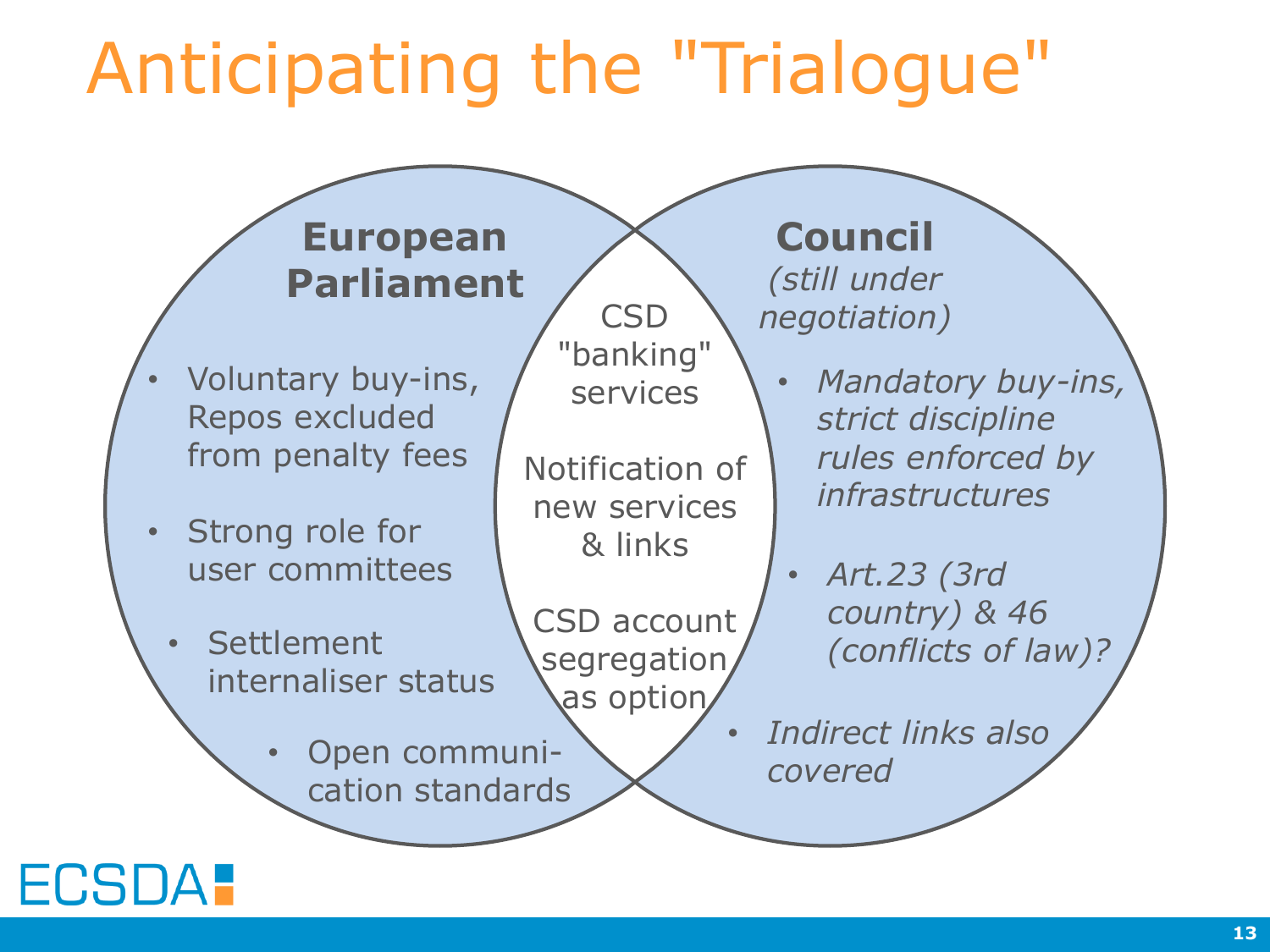

|              | Why a CSD regulation?              |
|--------------|------------------------------------|
| $\mathbf{Z}$ | What is going to change?           |
| 3            | Open issues                        |
|              | <b>Next steps &amp; conclusion</b> |

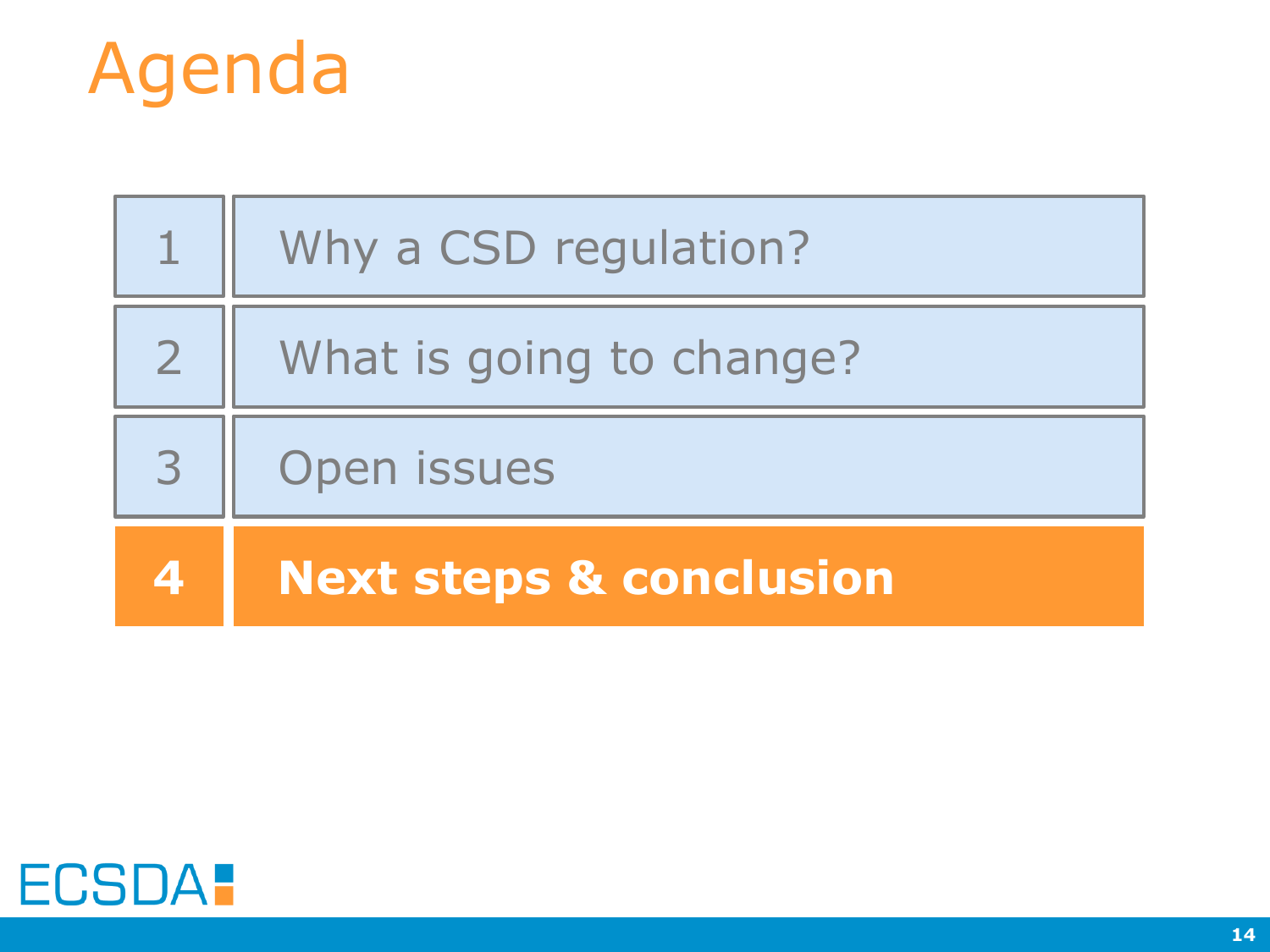## CSDR Timeline



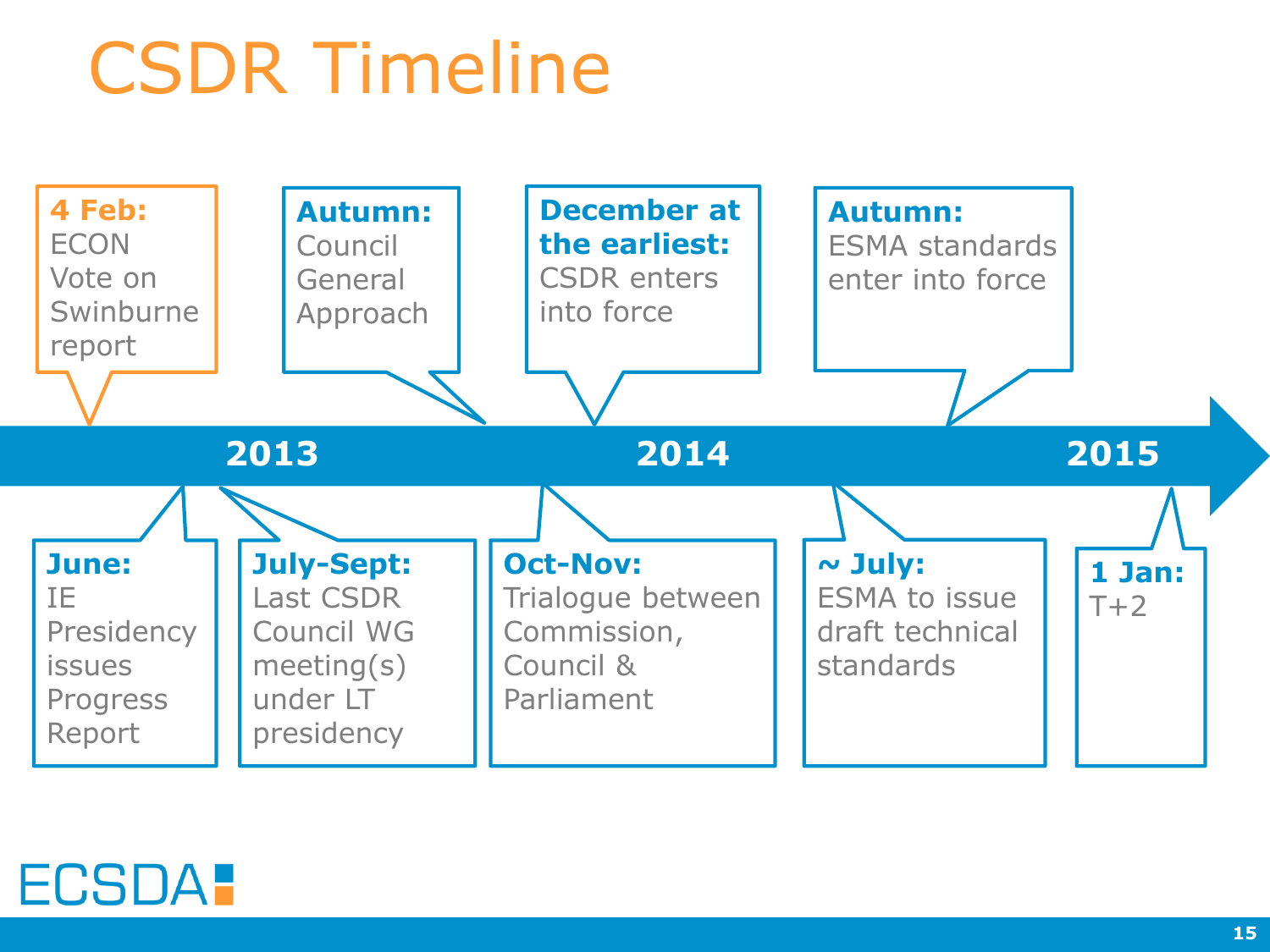## Other parallel initiatives



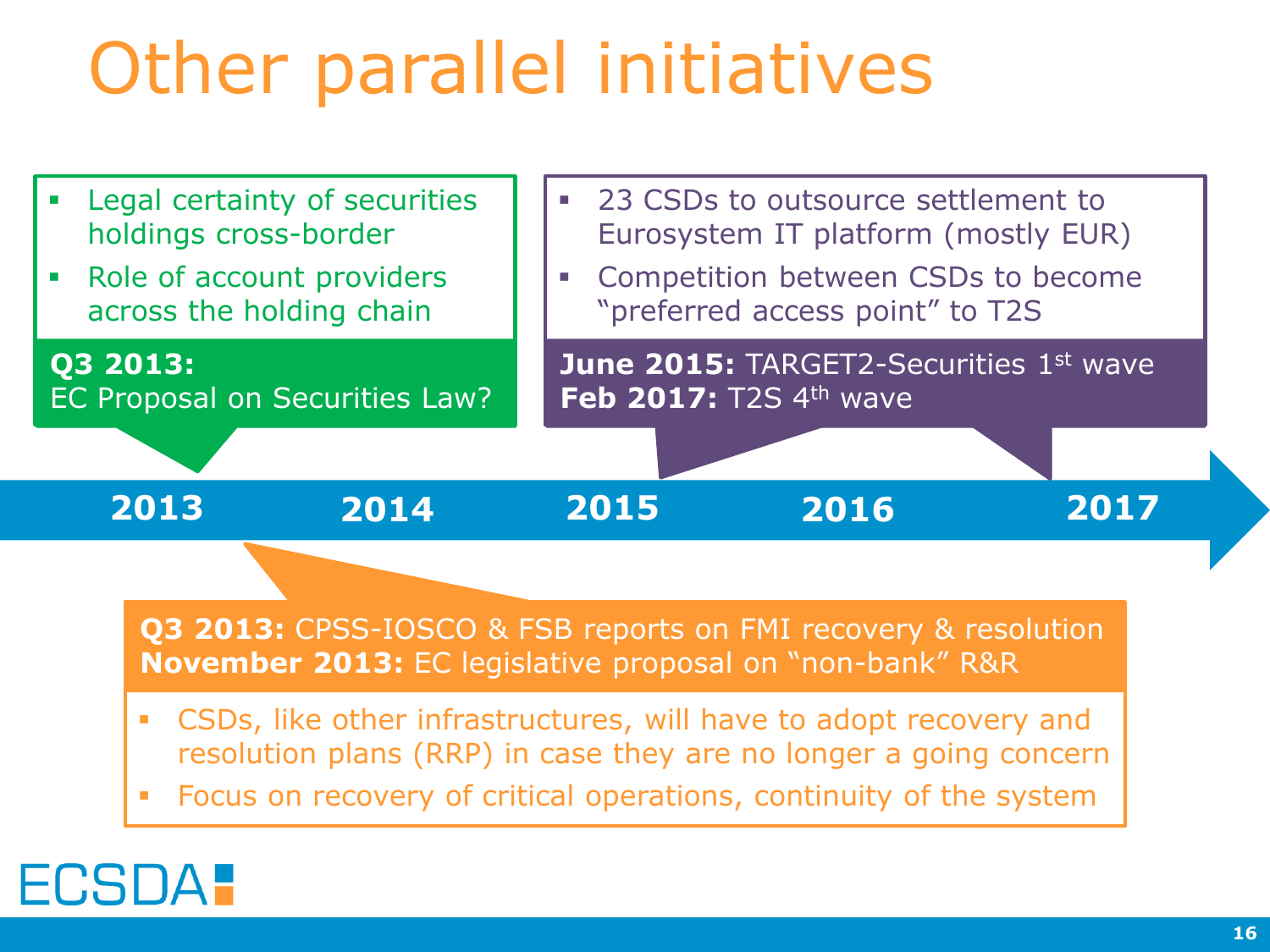#### Impact of regulatory changes

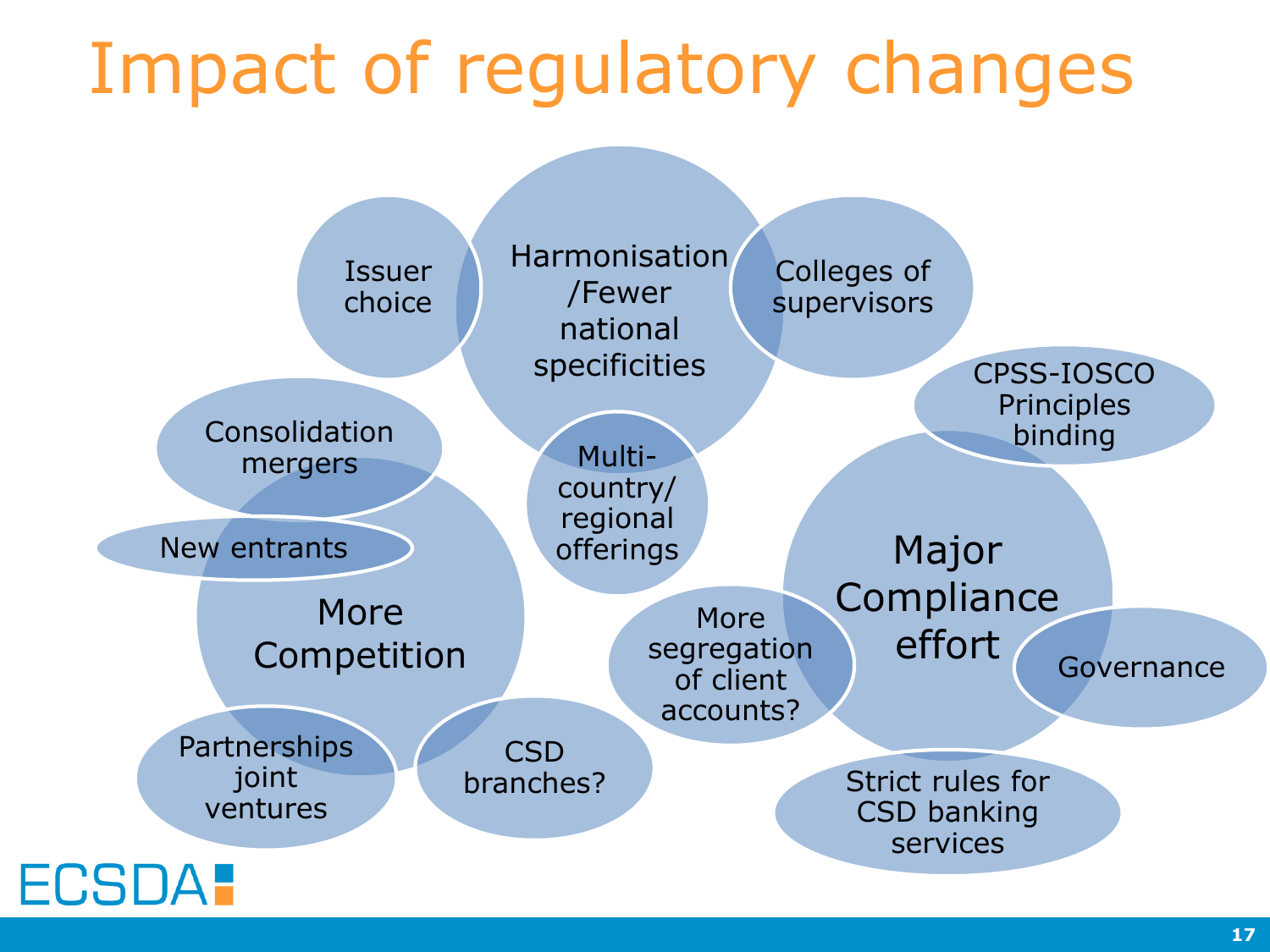#### How "central" is a CSD?

#### **CSDR will lead CSDs to reassess the role they play in their respective markets:**

 $\checkmark$  Cross-border rather than national scope of services, including for issuer services

 $\checkmark$  Find new sources of revenues following T2S implementation while complying with rules on core & ancillary services

#### **For a given securities issue, CSDs will however retain a central role and a special responsibility**

 $\checkmark$  Issuer CSD still intervenes at "top tier" level and acts as a "golden source", usually guaranteeing the integrity of the issue

 $\checkmark$  Custodian banks wanting to enter the CSD business will have to apply for a CSD license and fulfil the same requirements.